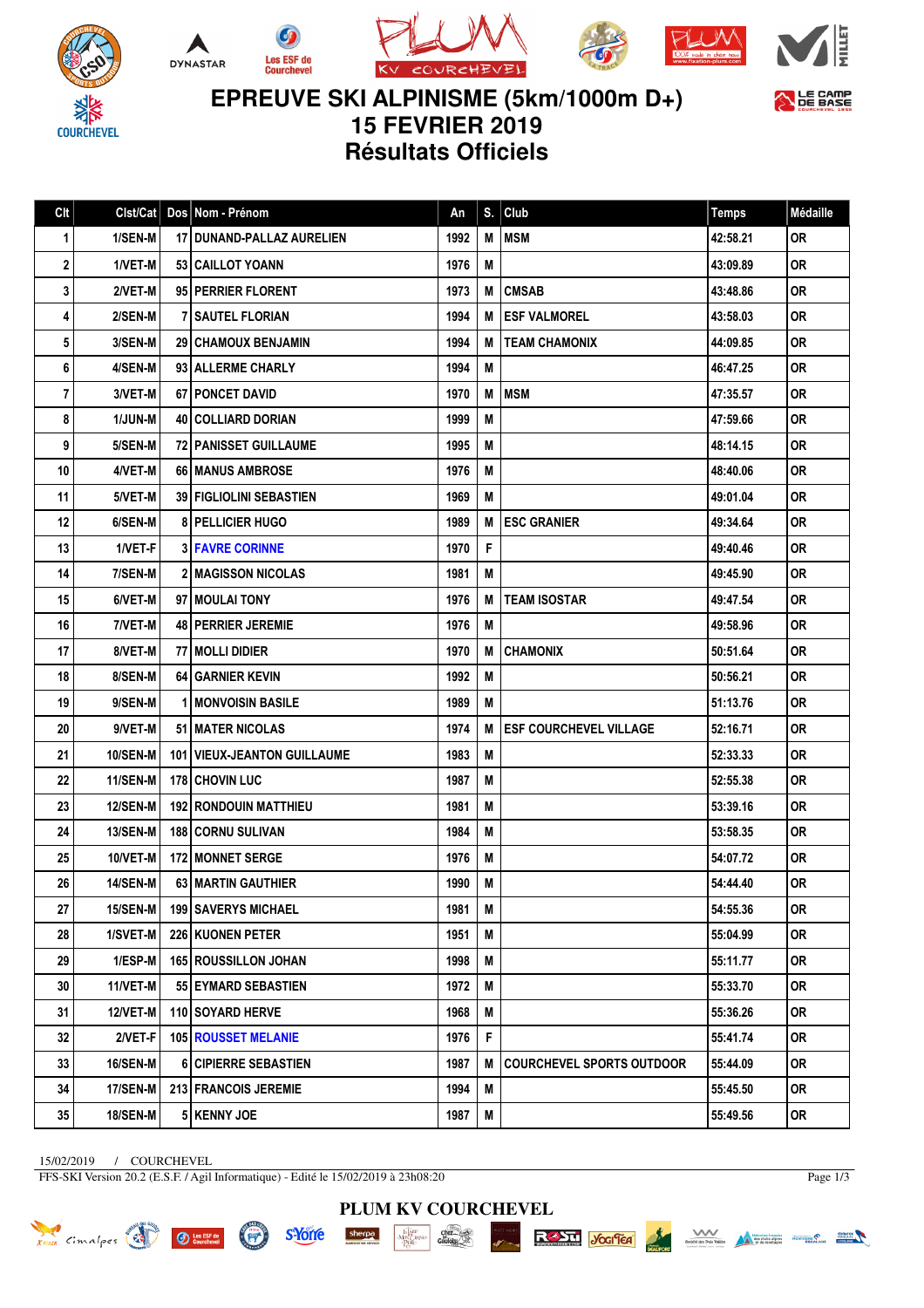| Clt | Clst/Cat        | Dos Nom - Prénom                       | An   | S. | Club                                     | <b>Temps</b> | Médaille       |
|-----|-----------------|----------------------------------------|------|----|------------------------------------------|--------------|----------------|
| 36  | 3/VET-F         | <b>189 JUILLAGUET CATHERINE</b>        | 1962 | F  | <b>TEAM JURA</b>                         | 55:54.84     | <b>OR</b>      |
| 37  | 2/ESP-M         | <b>10 HOERTH LUC</b>                   | 1996 | M  | <b>VALMOREL</b>                          | 56:10.91     | <b>OR</b>      |
| 38  | 13/VET-M        | <b>38 LENOURRY GERARD</b>              | 1976 | M  |                                          | 57:09.14     | 0R             |
| 39  | 14/VET-M        | <b>164 BOISTE SEBASTIEN</b>            | 1975 | M  | <b>MSM</b>                               | 57:14.86     | <b>OR</b>      |
| 40  | 15/VET-M        | <b>240   TOMASELLO MARCO</b>           | 1978 | M  |                                          | 57:25.51     | <b>OR</b>      |
| 41  | 4/VET-F         | <b>128 DUC STEPHANIE</b>               | 1975 | F  |                                          | 57:33.24     | <b>OR</b>      |
| 42  | 2/SVET-M        | <b>56   DELETOMBE PHILIPPE</b>         | 1958 | M  | <b>CAF CHAMBERY</b>                      | 57:40.82     | <b>OR</b>      |
| 43  | 5/VET-F         | <b>279 POMMAT STEPHANIE</b>            | 1976 | F  | <b>MSM</b>                               | 57:41.36     | <b>OR</b>      |
| 44  | 16/VET-M        | 98 BENOIT MICHAEL                      | 1975 | M  | <b>ESF COURCHEVEL</b>                    | 57:47.83     | <b>OR</b>      |
| 45  | 17/VET-M        | 113 BERQUET RENAUD                     | 1962 | M  |                                          | 57:51.47     | <b>OR</b>      |
| 46  | 18/VET-M        | <b>138   AMBROSINI JEAN CHRISTOPHE</b> | 1967 | M  |                                          | 57:51.92     | <b>OR</b>      |
| 47  | 3/SVET-M        | <b>209 DOMERGUE BERNARD</b>            | 1958 | M  |                                          | 57:52.33     | <b>OR</b>      |
| 48  | <b>19/VET-M</b> | 268 FILLATRE JEAN-LOUIS                | 1963 | M  | <b>ESF MERIBEL</b>                       | 58:10.26     | <b>OR</b>      |
| 49  | 20/VET-M        | <b>167   PERRET HERVE</b>              | 1978 | M  | <b>ESF COURCHEVEL</b>                    | 58:19.43     | <b>OR</b>      |
| 50  | 21/VET-M        | <b>118 BARBIER BRUNO</b>               | 1975 | M  |                                          | 58:50.92     | <b>OR</b>      |
| 51  | <b>22/VET-M</b> | <b>24 FERVENTIN STEPHANE</b>           | 1967 | M  | <b>CAF FAVERGES</b>                      | 59:33.15     | 0R             |
| 52  | 23/VET-M        | <b>183 PINET FREDERIC</b>              | 1977 | M  |                                          | 59:50.17     | <b>OR</b>      |
| 53  | 19/SEN-M        | 92 PICKUP SAM                          | 1985 | M  |                                          | 59:51.13     | <b>OR</b>      |
| 54  | <b>20/SEN-M</b> | <b>220 POIRIER AMAURY</b>              | 1993 | M  |                                          | 1h00:16.68   | <b>VERMEIL</b> |
| 55  | 1/CAD-M         | <b>176 BERQUET ARTHUR</b>              | 2002 | M  |                                          | 1h00:17.77   | <b>VERMEIL</b> |
| 56  | 24/VET-M        | <b>231 LECERF LAURENT</b>              | 1977 | M  |                                          | 1h00:32.28   | <b>VERMEIL</b> |
| 57  | 25/VET-M        | 218 PELERIN BENOIT                     | 1973 | M  |                                          | 1h00:32.53   | <b>VERMEIL</b> |
| 58  | 26/VET-M        | 215 LAMOUREUX GUILLAUME                | 1979 | M  |                                          | 1h00:36.11   | <b>VERMEIL</b> |
| 59  | 27/VET-M        | 225 THEVENIOT PETER                    |      | M  | <b>MSM</b>                               | 1h00:47.67   | <b>VERMEIL</b> |
| 60  | <b>21/SEN-M</b> | 45 POUPON SYLVAIN                      | 1984 | M  |                                          | 1h00:55.71   | <b>VERMEIL</b> |
| 61  | 28/VET-M        | <b>144 RABEAU ANTHONY</b>              | 1975 | M  | FFTRI CLUB WAIMEA                        | 1h01:49.93   | <b>VERMEIL</b> |
| 62  | 22/SEN-M        | 140 SOULERE VINCENT                    | 1980 | M  | <b>CHAMOIS DU LAC BLEU</b>               | 1h02:32.97   | <b>VERMEIL</b> |
| 63  | 4/SVET-M        | 65 CHEDAL-ANGLAY JOSEPH                | 1959 | M  | <b>COURCHEVEL SPORTS OUTDOOR</b>         | 1h03:31.17   | <b>VERMEIL</b> |
| 64  | <b>29/VET-M</b> | <b>166 GIRARD GREGORY</b>              | 1975 | M  |                                          | 1h03:49.90   | <b>VERMEIL</b> |
| 65  | 2/CAD-M         | 171   MATER HUGO                       | 2002 | M  |                                          | 1h04:18.61   | VERMEIL        |
| 66  | 30/VET-M        | 177 DE THIERSANT PASCAL                | 1962 | M  |                                          | 1h04:37.54   | <b>VERMEIL</b> |
| 67  | 31/VET-M        | <b>201 ROUSSIN JEREMY</b>              | 1976 | M  |                                          | 1h05:03.98   | <b>VERMEIL</b> |
| 68  | 1/SEN-F         | <b>149 RAINIERI CAROLINE</b>           | 1980 | F  | <b>MSM</b>                               | 1h06:56.81   | VERMEIL        |
| 69  | 5/SVET-M        | 219 PETITJEAN ROBERT                   | 1959 | M  |                                          | 1h07:05.88   | <b>VERMEIL</b> |
| 70  | 32/VET-M        | 108 VIALLY LAURENT                     | 1974 | M  | CLUB DES SPORTS DE COURCHEVEL 1h07:38.20 |              | <b>VERMEIL</b> |
| 71  | 23/SEN-M        | 229 HIND ELLIOTT                       | 1987 | M  |                                          | 1h07:38.24   | <b>VERMEIL</b> |
| 72  | 33/VET-M        | <b>214 MOTTIER PHILIPPE</b>            | 1973 | M  | <b>MSM</b>                               | 1h08:10.95   | <b>VERMEIL</b> |
| 73  | 2/SEN-F         | <b>224 RENARD LAETITIA</b>             | 1985 | F  | <b>MSM</b>                               | 1h10:10.15   | <b>VERMEIL</b> |
| 74  | 34/VET-M        | 276   DI LUZIO MANU                    | 1975 | M  | <b>PLUM</b>                              | 1h10:18.82   | <b>VERMEIL</b> |
| 75  | 2/JUN-M         | 170 EVRARD AXEL                        | 2001 | M  |                                          | 1h10:27.32   | <b>VERMEIL</b> |
| 76  | 35/VET-M        | <b>239   HATOT JULIEN</b>              | 1975 | M  |                                          | 1h11:02.80   | <b>VERMEIL</b> |
| 77  | 1/SVET-F        | 200 FAVRE ARMELLE                      | 1956 | F  | <b>ESF PRALOGNAN LA VANOISE</b>          | 1h11:06.08   | <b>VERMEIL</b> |

15/02/2019 / COURCHEVEL

FFS-SKI Version 20.2 (E.S.F. / Agil Informatique) - Edité le 15/02/2019 à 23h08:21